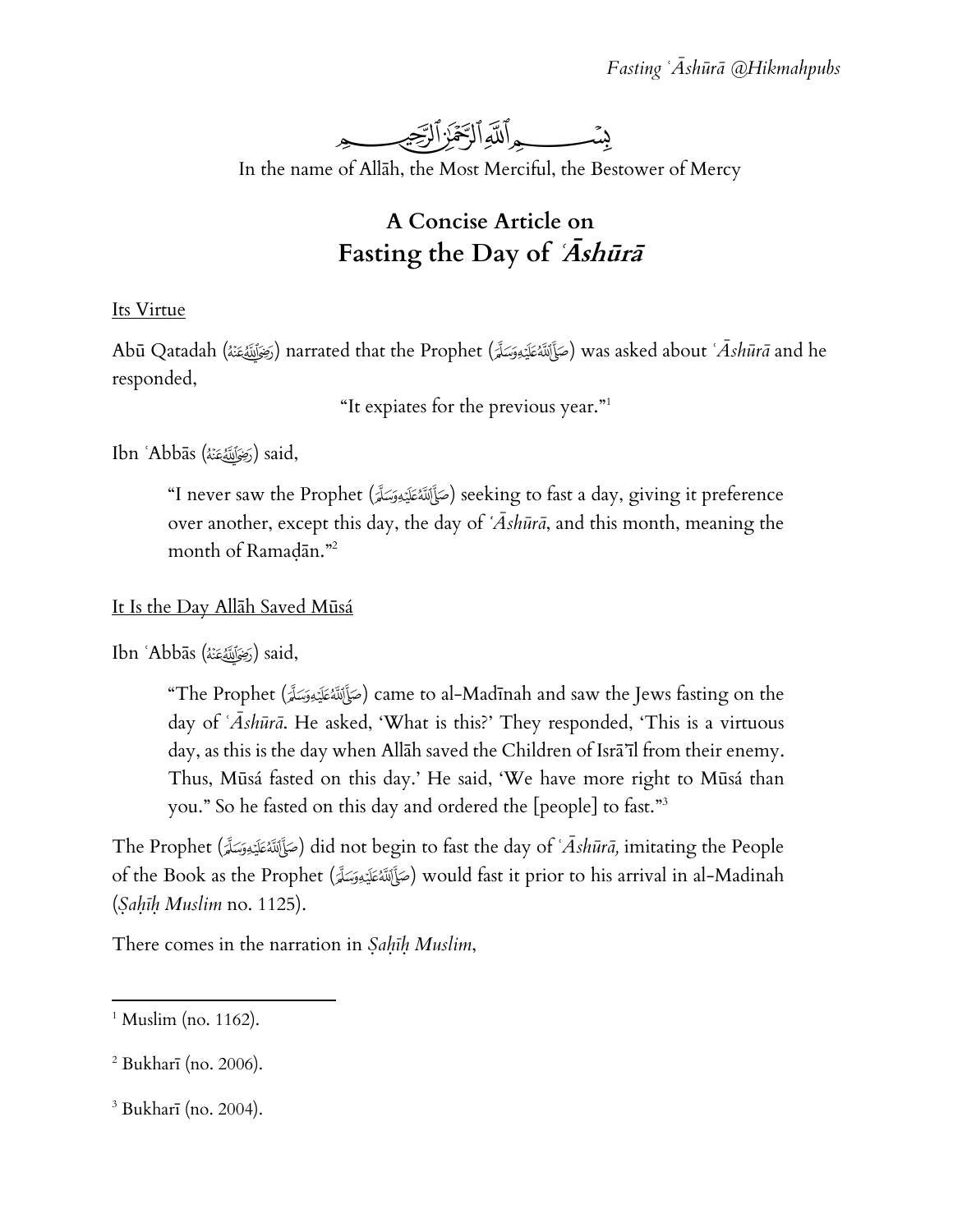"This is a great day in which Allāh saved Mūsá and his people and drowned Firʿawn and his people."

Its Ruling

اتفق العلماء على أن صوم يوم عاشوراء اليوم سنة ليس بواجب ،

Al-Imām al-Nawawī (رَحِمَهُٱللَّهُ) stated,

"The scholars unanimously agree that fasting the day of *ʿĀshūrā* is a Sunnah and not an obligation." *Sharḥ Muslim* (8/4)

It Is the  $10^{th}$  of Muḥarram

The majority of scholars hold that *`Ashūrā* is on the 10<sup>th</sup> of *Muharram*. Al-Qurtbī mentioned that the word *ʿĀshūrā* is derived from *ʿĀshirah* (the tenth) and it is on the pattern of فاعوالء which is used to signify intensiveness and esteem.

This position is supported by the *ḥadīth* of Ibn ʿAbbās () who said,

"When the Messenger of Allah () fasted on *ʿĀshūrā* and commanded the Muslims to fast as well, they said, 'O Messenger of Allah (صَأَلِللَّهُ عَلَيْهِ وَسَلَّةً), it is a day that is venerated by the Jews and Christians.' The Messenger of Allah () said, 'If I live to see next year – if Allāh wills – we will also fast on the ninth day.' However, it occurred that the Messenger of Allah (صَوَّالَكَ) passed away before the next year came."<sup>12</sup>

The Three Ways to Fast *ʿĀshūrā*

Al-Imām Ibn al-Qayyim () stated in *Zād al-Maʿād<sup>3</sup>* :

 $\overline{\phantom{a}}$ 

 $3$  Zād al-Ma $\tilde{a}$ d, (p. 72).

 $<sup>1</sup>$  Muslim (no. 1134).</sup>

<sup>&</sup>lt;sup>2</sup> As for the hadith with the wording, "If I was to remain, then I would command you to fast a day before or a day after *ʿĀshūrā*," then Shaykh Albānī declared it to be weak in al-Ḍaʿīfah (no. 4297).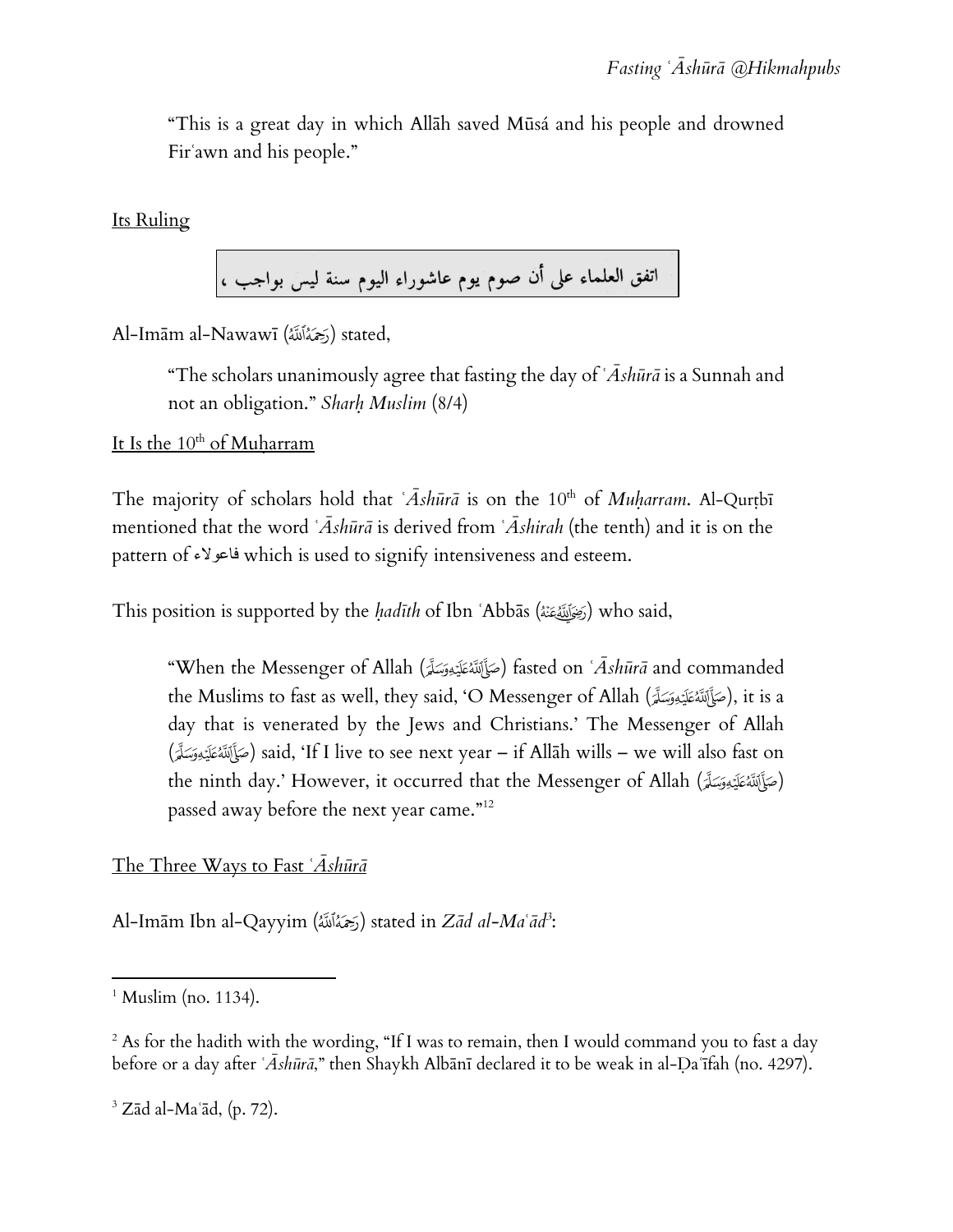"There are three levels of fasting *ʿĀshūrā*. The most complete is to fast a day before it and a day after it. After this is to fast the  $9<sup>th</sup>$  and the  $10<sup>th</sup>$ , and the majority of ahādīth [are found to support this]. Lastly, to fast the  $10^{th}$  by itself."

Al-Ḥāfiẓ Ibn Ḥajr (زَحَمُهُ $\delta$ آقة) mentioned in al-Fatḥ:

"Fasting *ʿĀshūrā* is of three levels:

- The lowest is to fast it alone.
- Above this is to fast the  $9<sup>th</sup>$  along with it.
- Above that is to fast the 9<sup>th</sup> and the 11<sup>th</sup> along with it.<sup>1</sup> And Allāh knows best."<sup>2</sup>

Fasting *ʿĀshūrā* If It Coincides with Saturday

The Prophet (صَإِّالِلَّهُ عَلَيْهِ وَسَلَّمَ) said:

"'Do not fast on Saturday except for what Allāh has made obligatory upon you. If one of you does not find anything but the peel of a grape or the twig of a tree, then let him chew on it."<sup>3</sup>

Al-Tirmidhī said:

It is authentically transmitted from Ibn ʿAbbās that he said concerning *ʿĀshūrā*: "Oppose the Jews and fast the ninth and the tenth." Collected by ʿAbd al-Razzāq (no. 7839) in *al-Muṣannaf* (4/287).

 $\frac{2}{4}$  (4/246).

 $\overline{\phantom{a}}$ <sup>1</sup> As for the ḥadīth collected by Ibn Khuzaimah (no. 2095) where it is narrated that the Prophet () said: "Fast the day of *ʿĀshūrā*; and oppose the Jews. Fast the day before it or the day after it," then Shaykh Albānī declared this hadīth to be weak due to the narrator Ibn Abū Laylá, who is weak, and also the fact that he was opposed by ʿAṭá and others who narrated it from Ibn ʿAbbās in the *Mawqūf* form (which is a narration from a companion).

<sup>&</sup>lt;sup>3</sup> Tirmidhī (no. 744) and others. Shaykh Albānī declared this hadīth to be sound. A number of the scholars of hadīth held this narration to be odd [*Shādh*] and inconsistent [*Mudtarib*]; this was the stance of Shaykh Ibn Bāz and others from this time. Even if it is assumed the hadith is sound, then it is understood in light of the other narrations; and the understanding of the Salaf has precedence.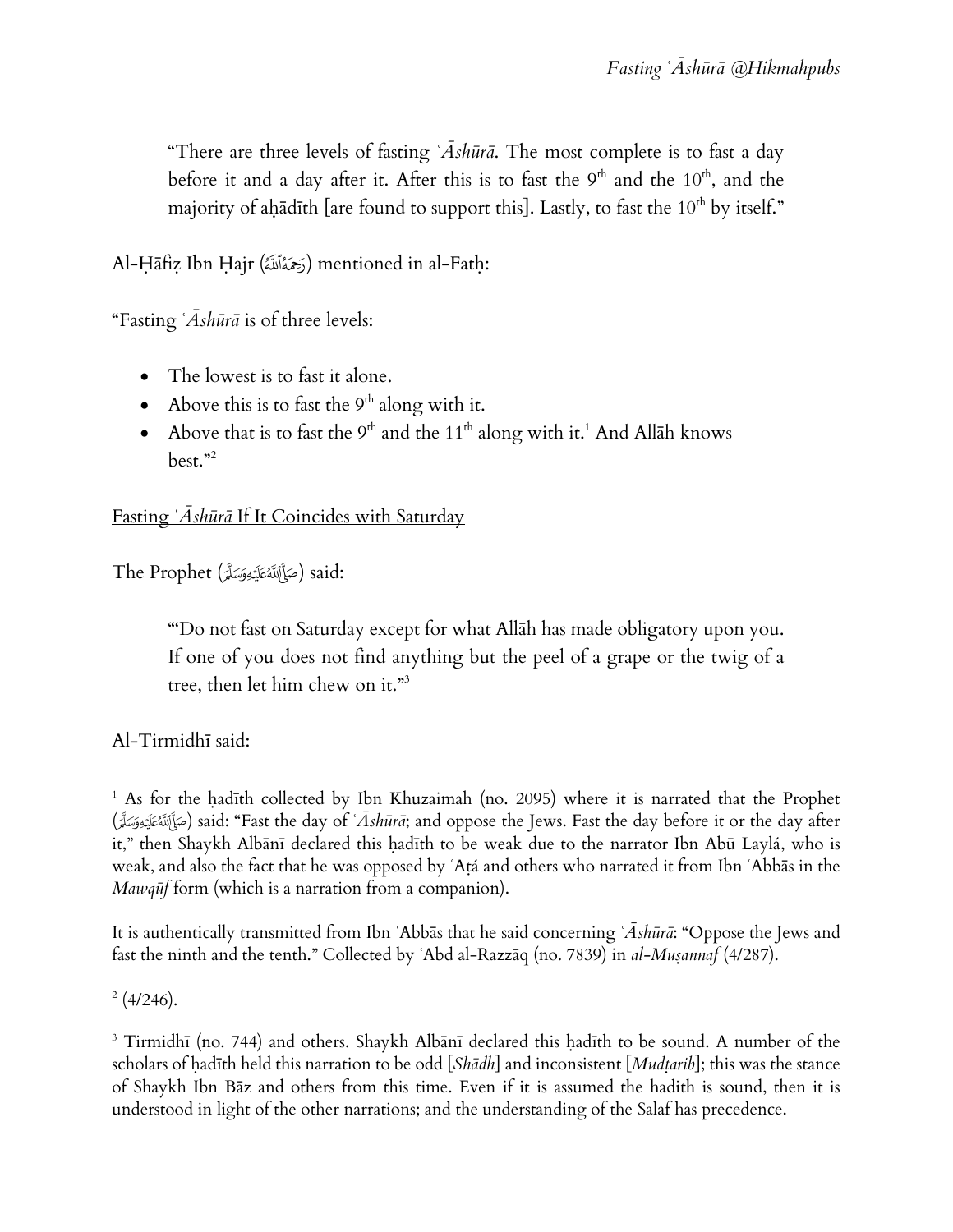"This ḥadīth is sound (*Ḥasan*). The meaning of the dislike here is for a man to single out Saturday with the Fast, because the Jews revere Saturday."

From the proofs that support the stance of Imām al-Tirmidhī is the ḥadīth:

```
The Prophet (صَوَّأَلِّلَّهُ عَلَيْهِ وَسَلَّرَ) said:
```
"None of you should fast Friday unless [he fasts] a day before it or after it."<sup>1</sup>

Shaykh Ibn al-ʿUthaymīn

"The Third Case: When Saturday coincides with the legislated fasts like the three white days of the month [the  $13<sup>th</sup>$ ,  $14<sup>th</sup>$  and  $15<sup>th</sup>$ ], the day of *`Arafah*, the day of *ʿĀshūrā*, the six days of *Shawāl* for the person who has fasted the month of Ramaḍān, and the nine days of *Dhū al-Ḥijjah*, then it is allowed [to fast on this day]. This is because they did not fast it due to it being Saturday, but because it is from the days that it is legislated to fast." 2

## Some Innovations Practiced on *ʿĀshūrā*

Shaykh al-Islam Ibn Taymīyah () was asked about things that people do on the day of *ʿĀshūrā* like wearing kuḥl, bathing (*ghusl*), wearing henna, shaking hands, cooking special dishes prepared from grains, and displaying delight and the like of these things in the street. Is any of this transmitted in an authentic ḥadīth from the Prophet (صَأَلِلَهُ عَلَيْهِ وَسَلَّرَ) or not? Is there any basis for what is practiced by the other sect such as [their manifestation of] grief, wailing and bawling, induced thirst, reciting in a possessed fashion and tearing the pockets [from the garments]?

He (كِحَمُٱللَّهُ) replied,

"All praise is due to Allāh, the Lord of all creation. There is not an authentic hadith concerning any of these things from the Prophet nor from his Companions; and none of the Imams of the Muslims recommended these

 $\overline{\phantom{a}}$  $1$  Bukhārī (no. 1985) and Muslim (no. 1144).

<sup>2</sup> *Majmūʿ al-Fatāwá (20/57-58).*